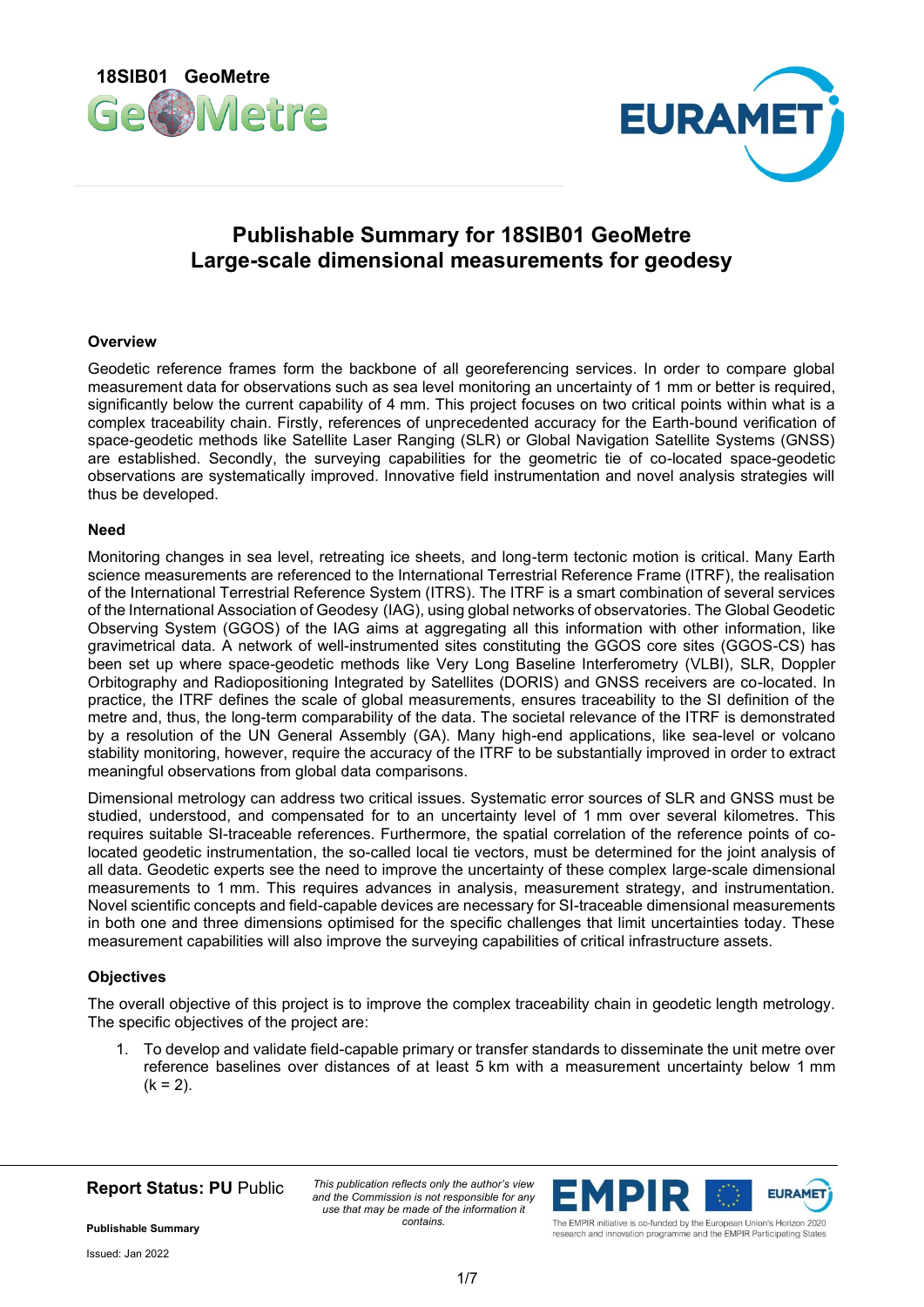



- 2. To develop and validate 3D capable novel measurement devices with a measurement range of operation of 200 m and accuracies of better than 200 μm outdoors, capable of compensating fast variations of the index of refraction at a relative uncertainty level better than 1 μm/m.
- 3. To develop technologies, methods, and uncertainty assessment for the Earth-bound SI-traceable verification of space-geodetic measurement technologies like GNSS or SLR over distances of at least 5 km with uncertainties of 1 mm or better and their implementation in a European reference standard.
- 4. To reduce uncertainty of the so-called local tie between co-located space-geodetic techniques at GGOS-CS (and all other eligible sites) by one order of magnitude to 1 mm over 200 m in real time continuous tracking. This requires a coordinated effort of novel dimensional measurement systems, methodology and analysis strategies and their demonstration in pilot studies at 2 European GGOS-CS.
- 5. To facilitate the take up of the technology and measurement infrastructure developed in the project by the European geodetic measurement infrastructure by provision of European-wide access to the developed high-level references, collaboration with the established existing measurement supply chain (accredited laboratories, instrumentation manufacturers), and dissemination to standards developing organisations (ISO, IAG working groups) and end users (geodesy, surveying, high energy physics, and Earth sciences).

#### **Progress beyond the state of the art**

## *Field-capable standards of 5 km range with 1 mm uncertainty*

Optical measurements must compensate the index of refraction for the correct measurement interpretation. Inevitable local inhomogeneity in ambient environmental conditions for example limits the achievable accuracy of classical sensor systems. GNSS-based distance measurement struggles with a set of complex effects limiting its uncertainty today to several millimetres. Based on the results of a previous JRP SIB60 Surveying for shorter distances up to several hundred metres, this project will explore alternative intrinsic optical refractivity compensation schemes. This will lead to intrinsically refractivity-compensating length measurement devices of unprecedented range and uncertainty. This effort is complemented by studies of error sources having an impact on the determination of the distance by GNSS, especially multipath effects and residual tropospheric delay, potentially improving achievable uncertainties to a one-millimetre level for this technology.

#### *Refractivity-compensating 3D-capable measurement devices, accuracy better than 200 µm over 200 m*

For the targeted measurement volume, optical measurement technology suffers from an imperfect knowledge of refraction and dispersive bending. Acoustic, spectroscopic, and dispersive thermometry are investigated and compared for intrinsic refractivity compensation. Two high accuracy ranging systems will be developed, making use of intrinsic refractivity compensation. 3D capability will be achieved by multilateration. To deal with beam bending, volumetric information on the refractive index distribution is necessary. Two complementary devices, sensitive to the effective air temperature, will be developed. These unique measurement systems will be specifically designed for implementation in local tie surveillance networks. In addition, a novel metrologygrade 200 m baseline will be established by device verification and made available to metrology services in the future.

#### *Earth-bound verification over distances of at least 5 km with uncertainties of 1 mm or better*

SLR and GNSS verification requires baselines over several kilometres with uncertainties below 1 mm. The novel SI-traceable long-range standards developed in the project will be deployed to establish the first European reference network in Poland with baselines up to 5 km in length and traceability to the SI definition of the metre with uncertainty of better than 1 mm. Case studies at the renowned CERN reference network and at the GGOS-CS in Grasse, France, will serve as benchmarks to demonstrate the capabilities of the novel methods to the surveying and geodesy communities. These studies will also further improve the understanding of systematic GNSS and SLR uncertainty contributions.

#### *Local tie vectors over 200 m to 1 mm uncertainty in real time continuous tracking*

In a world-wide unique effort, the project will systematically combine innovative length and environmental metrology with fore front local tie monitoring. Acoustic, dispersive, and spectroscopic thermometry will enable an unprecedented absolute and spatial resolution of the environmental parameter field. The novel 1D standards will foster the uncertainty of the scale in the network solution. Real-time tracking of telescope reference points will be realised. Furthermore, the observational data will be adjusted by a novel approach,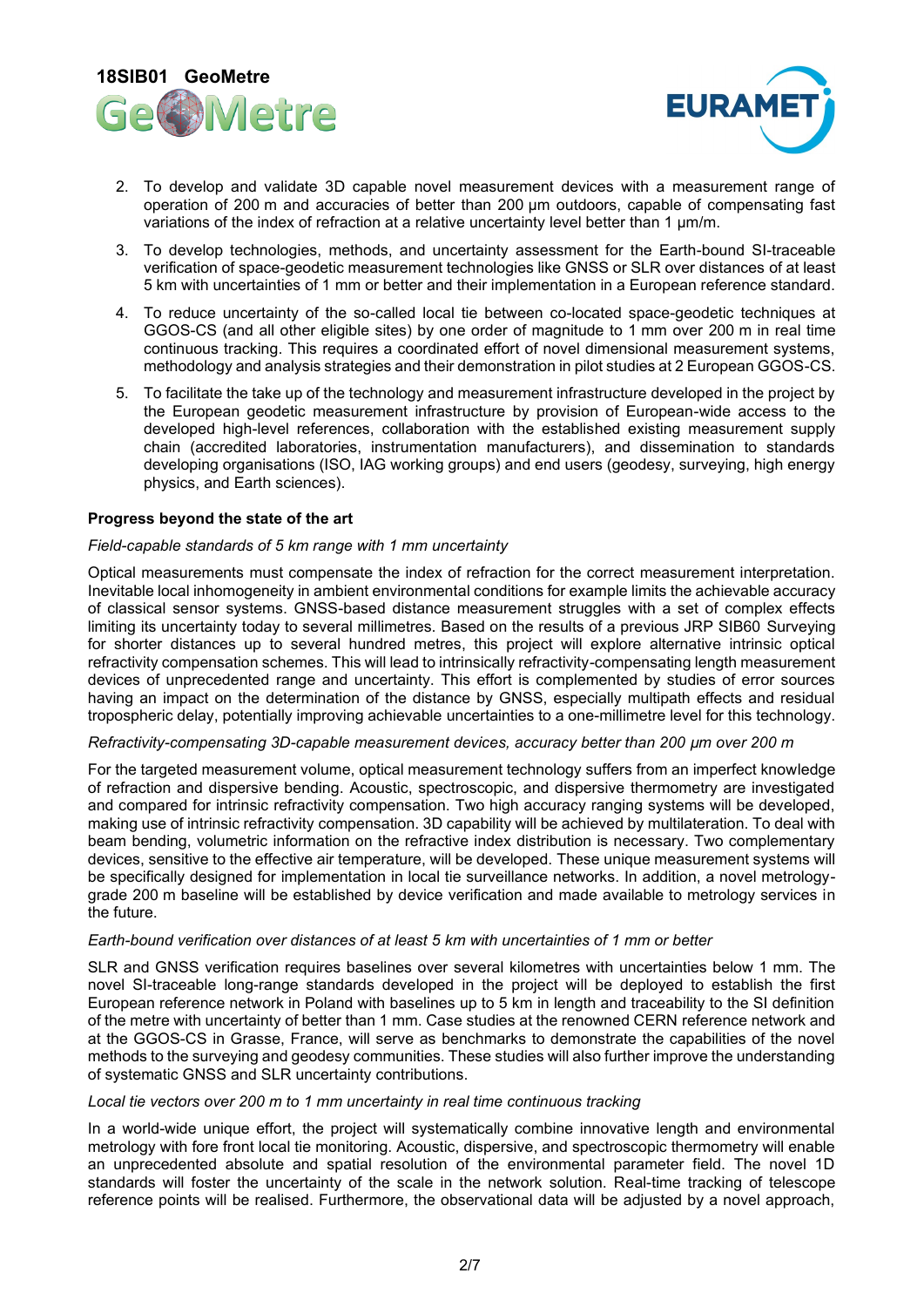



reducing the impact of the local geoid. All these individual measures will be implemented in a coordinated effort as case studies at two European GGOS-CS. The optimum local tie vectors derived in these studies will contribute to the next ITRF realisation.

## **Results**

#### *Field-capable standards of 5 km range with 1 mm uncertainty*

The project aims to achieve a low-uncertainty long range measurement in a first approach by using phaseshift modulation in a high frequency regime. The fundamental laser beam at 1550 nm is generated by an amplitude modulated distributed feedback (DFB) laser at 1550 nm. The complimentary 780 nm beam necessary for dispersive refractive index compensation is produced by second harmonic generation using a PPLN waveguide. Working with telecom wavelengths (1550 nm) enables a stringent use of optical fibre components, leading to a compact and field-capable source. The system has been preliminarily characterized on a non-permanent baseline over 5.4 km in Paris. That distance was measured during a whole day. The observed raw optical distances, i.e., without any air index compensation distance variation, varied over 15 mm on that day. The two-colour compensated measurement value remained stable within 1 mm, without the need for auxiliary measurements of temperature or air pressure variations.

As an alternative approach, optical multi-wavelength interferometry is used to realize an optical standard of such a long range. The interferometric measurement principle requires an optical source of high stability. For this, a robust stabilization scheme was developed. It acts as a flexible multi-wavelength generator, providing non-ambiguity ranges between 6 mm and 2.4 m. Furthermore, multiple laser beams of different colours must be perfectly superposed for the multi-wavelength scheme. Thereby, critical delicate beam properties like polarisation or wave front must be preserved. In a dedicated study, polarization-maintaining photonic crystal fibres (PM-PCFs) were identified as a suitable means for this purpose [6]. Finally, the interferometer head, i. e. the part of the instrument that is mounted on the pillar, was very carefully designed in mechanics as well in optics [18]. All components have been assembled and first verification measurements on an indoor 50 m interference have been performed, as well as outdoor verification measurements up 864 m on the standard baselines at Nummela and Braunschweig.

In standard measurements, temperature, ambient pressure, and humidity are usually measured to compensate for the index of refraction. During their work on the intrinsic refractivity compensation theory, the consortium discovered an error in the standard formula for the air group index by Ciddor and Hill [11]. Since this had been the standard algorithm in the field for almost twenty years and the magnitude is considerable, this finding is of high relevance for the whole field of high accuracy long distance metrology. Beyond, the classic approach was further refined for the application to extended sensor networks along the beam. An improved interpolation scheme was developed that reduces the uncertainty of the derived effective mean value considerably [9, 13].

The project partners also investigated possible enhancements of GNSS based distance measurement techniques, in comparison to the performance of the optical approaches over the 5 km range. Moreover, a measurement campaign was performed at Cortes de Pallás, Spain, in order to verify methods to reduce influences by multipath and troposphere.

#### *Refractivity-compensating 3D-capable measurement devices, accuracy better than 200 µm over 200 m*

A multilateration measurement system has been developed and realized based on the radio frequency modulation technology. It consists of four measurement heads and a smart reflector as target. The measurement heads measure consecutively, one after the other. The target orients itself towards the active measurement head. A complete cycle takes 20 seconds. A thorough analysis shows that the achievable measurement uncertainty  $(k=1)$  in a well-controlled environment is 4  $\mu$ m up to 100 m due to the ranging technology, and the mechanical design of the measurement head and the target adds only 4 µm and 9 µm, respectively [5, 15,19]. The limiting factor for this highly promising measurement system remains the imperfect knowledge of the index of refraction. This leads to uncertainties in the scale and the beam propagation via beam bending. Two different technologies are being pursued to deal with this issue. In a first approach, the dependence of the speed of sound on the air temperature is exploited. Using a spherical resonator originally developed to determine the Boltzmann constant, the uncertainty of the relationship between air temperature and the speed could be reduced to the 100 ppm level. This is required to achieve 0.1 K accuracy for a speedof-sound-based temperature measurement. For outdoor distances up to 200 m, a long-range acoustic thermometer has been developed and will be verified in the remaining project. The acoustic measurement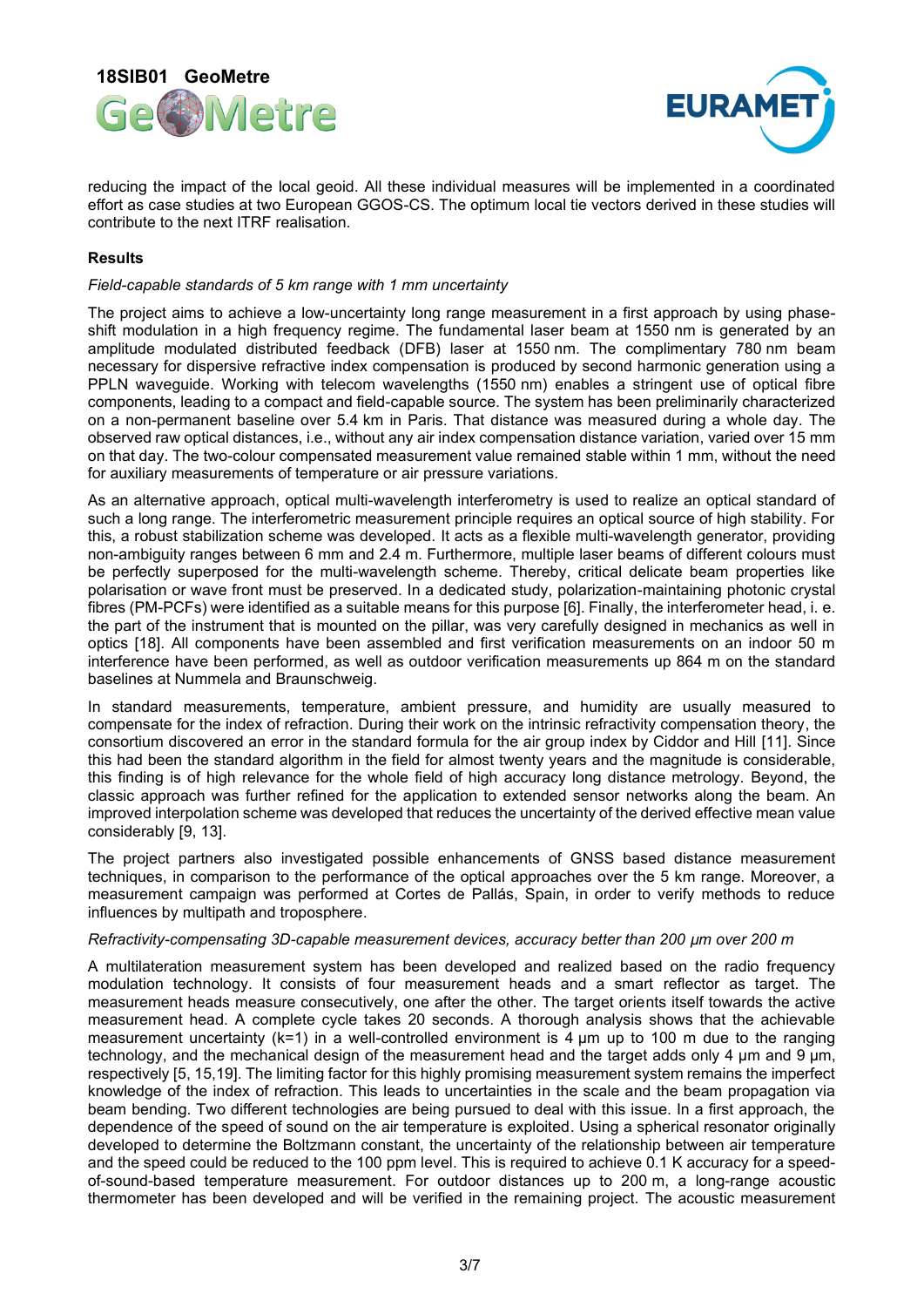



principle will also be applied to measure temperature gradients in the vicinity of the optical ranging or levelling instruments. This system, a grid of affordable microphones and sound detectors, was able to measure temperature gradients with a resolution better than 10 mK in the laboratory. The system is now developed further towards field capability. In conjunction with this, a spectroscopic temperature measurement instrument is being developed. It exploits the fact that temperature determines the excitation distribution of molecular states in oxygen in air. The control and analysis electronics were successfully implemented to a compact electronic board. First outdoor measurements over several hundred meters showed the desired field capability.

Furthermore, an interferometric multilateration system is developed as an alternative approach. It will measure both geometric distance and temperature in a measurement volume of 50 m using the two-colour method. The 2f/3f modulation scheme enables absolute distance interference measurements with a high-resolving capability, while limiting the complexity, cost and volume of the actual measurement head [7, 17]. A versatile FPGA-based stabilization method was developed. It is able to both stabilize the frequency difference of two Nd:YAG lasers and to modulate the sources up to 20 MHz (peak-to-peak). A laboratory prototype of this compact, field robust method has been built. Under laboratory conditions, standard deviations of 40 µm were achieved for the single colour measurement for a 26 m distance and an integration time of 1 s.

#### *Earth-bound verification over distances of at least 5 km with uncertainties of 1 mm or better*

In Poland, at the Pieniny Kippen Belt, five baselines of distances between 1 and 5 kilometres were established, forming the novel 'EURO5000 reference baseline'. Novel pillars have been constructed and first measurements are being performed. These baselines will be studied during the project via different methods, involving both optical and GNSS-based distance measurements, in order to establish a European longdistance reference. Further comparisons over 5 km between the primary standards developed in this project and GNSS and SLR are in preparation, e.g., at the surveillance network of CERN or at the GGOS-CS of Grasse, France.

#### *Local tie vectors over 200 m to 1 mm uncertainty in real time continuous tracking*

The GGOS core site operators in Metsähovi and Wettzell have updated their local tie surveillance networks. Several novel pillars were constructed, and lines of sight over several hundred metres up to 5 km established. These longer baselines are supposed to meet the capabilities of the novel high-accuracy long-distance range meters developed in the project. The long-range multi-wavelength interferometer has already measured a subnet of the Metsähovi reference network. Furthermore, adapters for a 'seamless network' of GNSS and terrestrial observations were implemented to the Metsähovi network and the uncertainty contributions of auxiliary equipment to local tie network surveying have been thoroughly reviewed. An experimental study on the systematic errors of retroreflectors depending on the angle of incidence was performed. Consequences for an optimized use are currently derived. The goal of these measures is to reduce the uncertainty of the scale of the local tie vectors as well of the orientation of the network in a global frame.

A second critical issue is the observation of the reference point of the large antenna systems used in SLR and VLBI under movement. Deformations of the large dishes of the VLBI antenna thereby can be determined using laser scanning. A measurement setup and analysis procedure were developed for this purpose and deployed to the VLBI antenna at the GGOS-CS Ny Aalesund in Norway. As an alternative approach, close range photogrammetry was used for this measurement at the GGOS-CS Onsala, Sweden [2,3]. The accurate synchronization of the measurement systems with the antenna movements is a critical challenge. An improved procedure for SLR and VLBI reference point monitoring was developed in the project with a new algorithm [14]. The new approach allows for an in-process metrological determination of the reference point with a reduced synchronisation need. It has been successfully implemented and validated at the Geodetic Observatory at Wettzell [1]. Furthermore, the application of unconventional measurement technologies is being investigated. Several approaches to dynamic reference point monitoring have been proposed [2-4, 8, 12]. Close range photogrammetry was successfully demonstrated for the SLR reference point determination at Wettzell [16]. A measurement campaign was performed with the multilateration system developed in the project to determine the reference point of the TTW1 VLBI telescope at Wettzell. The data is currently being analyzed.

As a further contribution to the enhanced SI traceability and long-term stability of the ITRF, the consortium developed a new assessment procedure for GNSS absolute antenna calibrations and for its impact on accurate positioning that combines inter-antenna differentials and laser tracker measurements. A huge advantage for GGOS core sites is the fact that it can be applied to determine the phase centre of as-installed individual receiver antennas at system critical sites without compromising the permanent installations [10].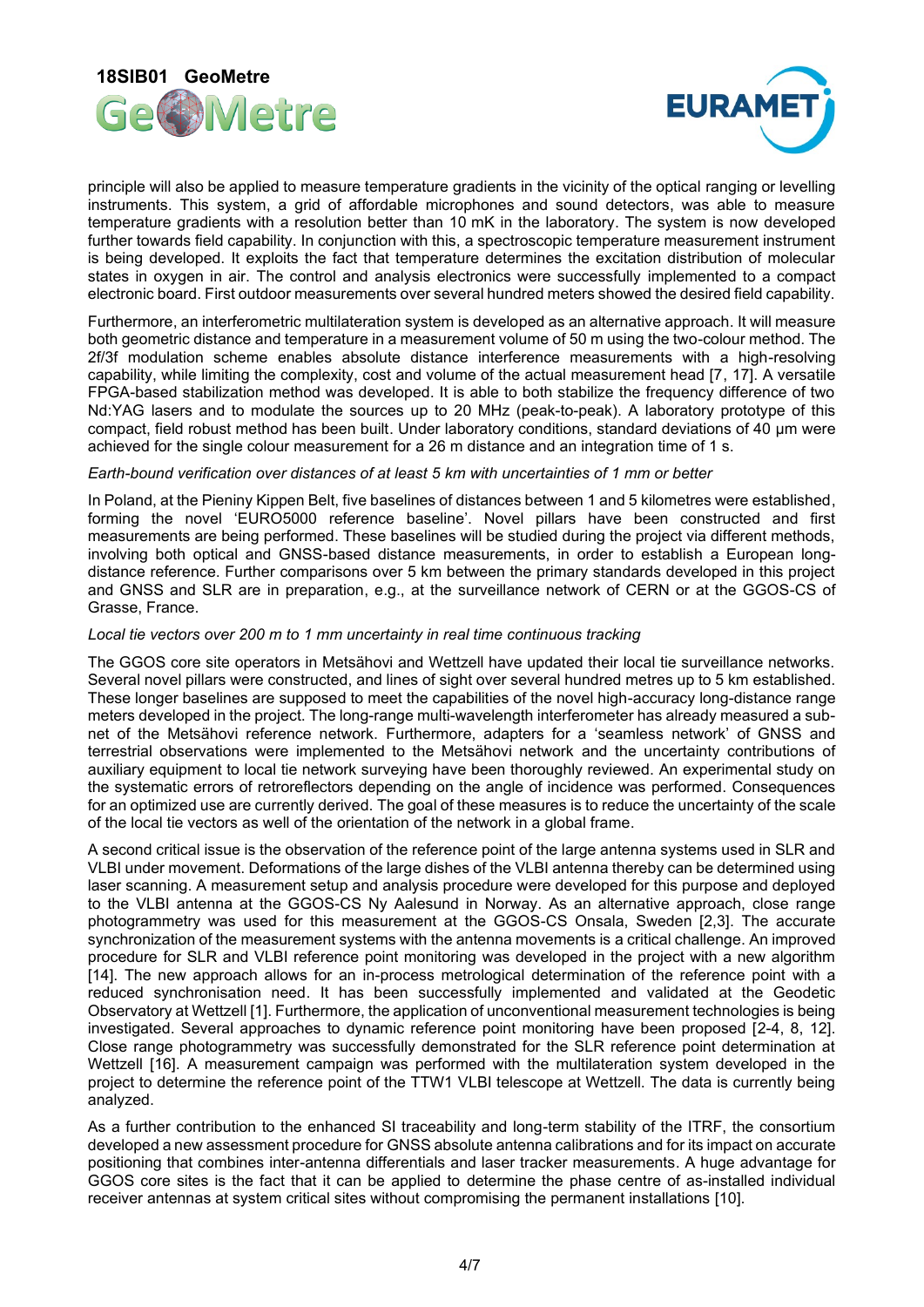



Finally, the local gravity field at Metsähovi and Wettzell were thoroughly investigated with a high spatial resolution. This information is now included into several adjustment software tools used for the local tie vector analysis. It is expected that this will significantly reduce uncertainties in the height coordinates caused by transformations between GNSS and terrestrial observations.

### **Impact**

#### *Impact on industrial and other user communities*

This project's primary impact target is a substantial contribution to an improved ITRF solution. First results have already been taken up: a procedure for dynamic reference point determination at SLR and VLBI telescope has been implemented by the Wettzell GGOS core site, and the local gravity field is now considered at Metsähovi and Wettzell for the network adjustment. This capability was also included into a software package used by IGN, a main service provider for these measurements worldwide. Both European core sites also upgraded their surveillance networks. Finally, a new antenna calibration verification procedure that can be performed without removing the antennas can help maintaining continuity in the GNSS network IGS. Beyond, this project will develop novel measurement technologies for distance metrology and thermometry in general. These will be interesting for the surveying community, as well as automotive, aerospace and wind power industries. Surveying instrument manufacturers, top level surveyors, and European legal metrology will also benefit from the good practice guide on high-accuracy GNSS-based distance metrology and the novel verification opportunities provided by the new European primary standard network EURO5000. To accelerate uptake, the project has successfully established close connections with key stakeholders. Two major European GGOS core site operators, the Spanish core site Yebes and the Italian core site Matera, and a representative from GGOS have joined the project's stakeholder committee, as well as three major European manufacturers in the field, together with representatives from high energy physics, and measurement science. The project web site has been set up and the consortium organized its kick-off meeting as an open workshop.

#### *Impact on the metrology and scientific communities*

This project will substantially strengthen traceability of the ubiquitous global mapping systems to the SI definition of the metre by reducing the uncertainty of local tie vectors and enabling the SI-traceable verification of SLR measurements at an unprecedented uncertainty level. Moreover, the project will develop a draft EURAMET guide on metrologically-sound GNSS-based distance measurements and their realisation with low uncertainty. Furthermore, European NMIs will be able to offer novel services. Laser scanning assisted VLBI antenna deformation monitoring is already being provided by RISE as a direct outcome of their project work. Improved surveying instrument calibration and verification will be possible at Europe's first metrology-grade baseline over 5 km, as well as at the novel 200 m baseline for shorter distances. Furthermore, the primary standards developed in the project for long range 1D measurements and 3D capable measurement devices will enable the calibration of respective national standards, like large-scale coordinate measurement machines or geodetic baselines. Project results have already been presented at twenty-two international conferences, leading to ten conference proceedings papers. Twelve manuscripts have been accepted and published by high-ranking peer-reviewed international journals. The consortium will also present their results in two dedicated sessions at the 5<sup>th</sup> Joint International Symposium on Deformation Monitoring held 2022 in Valencia, Spain.

#### *Impact on relevant standards*

The project is represented in eleven standardisation bodies in the field of space geodesy and surveying. These include ISO and national standardisation bodies, but also IAG and IERS working groups or national surveying organizations. IAG e.g., has been informed about the project's discovery of the error in the original Ciddor and Hill algorithm for group refractive index compensation.

#### *Longer-term economic, social and environmental impact*

The UN GA has acknowledged the great importance of geodetic reference frames. The proposed work can substantially improve this field by technological solutions to two core challenges: Earth-bound verification of space-geodetic devices and substantially improved local tie metrology. The outcomes primarily need to be applied by the 15 GGOS-CS and other eligible co-location sites world-wide to improve future ITRF solutions. Improved quality of the reference networks (as well as of optical measurement equipment) will enhance the capability to monitor critical sites, e.g., future nuclear waste repositories or carbon sequestration repositories, and construction engineering projects such as bridges, dams, tunnels, and roads in mountainous regions. Most importantly, lower uncertainties in geodetic surveillance data will empower Earth science to draw reliable conclusions faster, e.g., on the real velocity of glacier retreat in Greenland, or on the rise of global sea levels.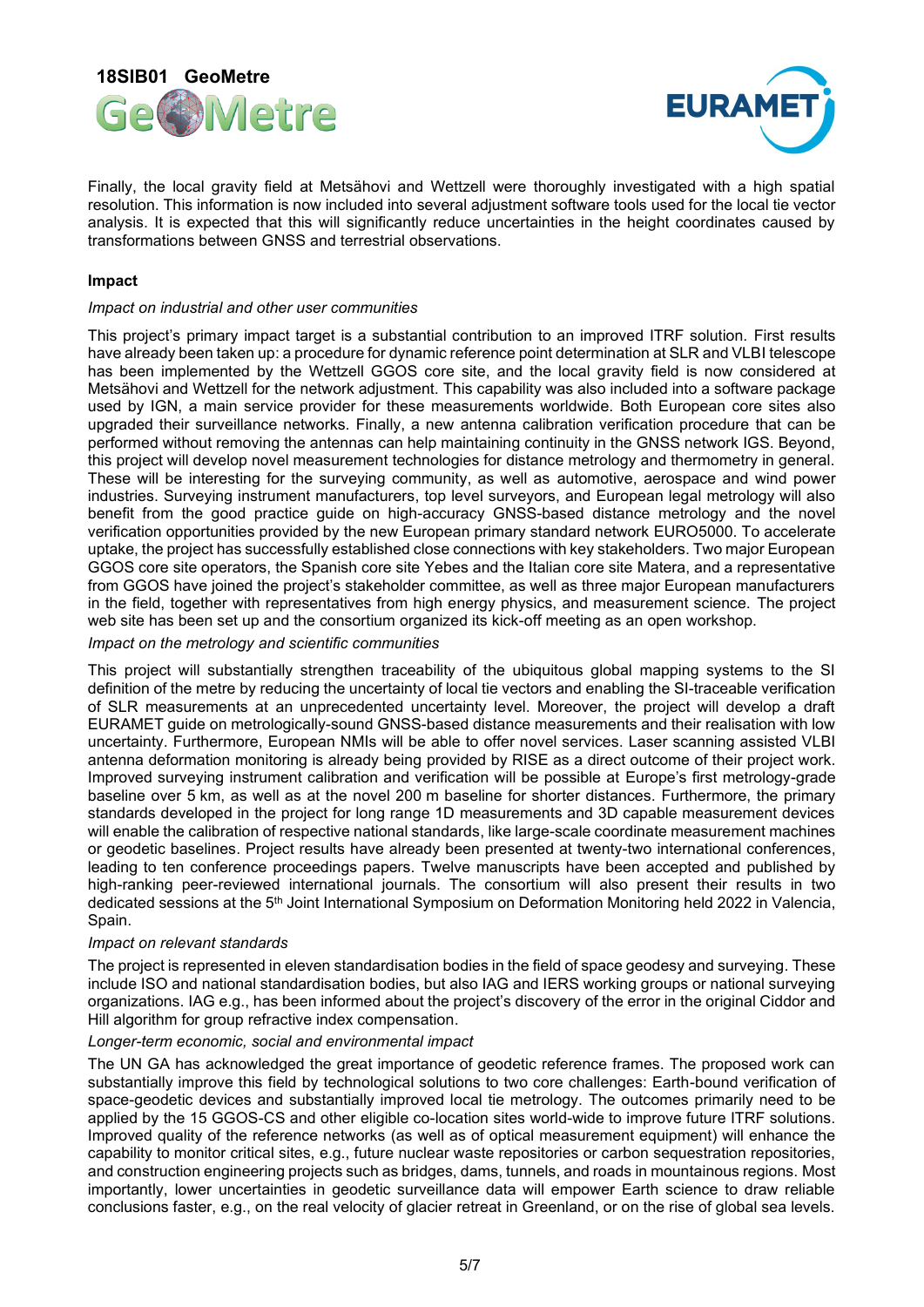



The proposed research will hence contribute to a better understanding of these globally important environmental changes. Conclusions on climate change have triggered and will continue to influence political decisions with economic and social impacts on a multi-billion Euro level. The proposed research will strengthen the underlying data basis, and thus help politicians to draw conclusions responsibly.

### **List of publications**

- 1. M. Lösler, C. Eschelbach, S. Riepl and T. Schüler, "Zur Bestimmung des ILRS-Referenzpunktes am Satellite Observing System Wettzell", in "Photogrammetrie - Laserscanning - Optische 3D-Messtechnik: Beiträge der 18. Oldenburger 3D-Tage 2019", Edition: 1, Chapter: Messtechnik und Scansysteme, Publisher: Wichmann Verlag, pp.162-175 2019 [\(DOI:10.5281/zenodo.3515831\)](http://?)
- 2. M. Lösler, R. Haas, C. Eschelbach and A. Greiwe, "Gravitational deformation of ring-focus antennas for VGOS: first investigations at the Onsala twin telescopes project", Journal of Geodesy 93, 2069- 2087 (2019) [\(DOI:10.1007/s00190-019-01302-5\)](http://?)
- 3. M. Lösler, C. Eschelbach, R. Haas and A. Greiwe, "Measuring Focal Length Variations of VGOS Telescopes Using Unmanned Aerial Systems" in Proceedings of the 24th European VLBI Group for Geodesy and Astrometry Working Meeting, 17-19 March 2019, Las Palmas de Gran Canaria, Spain, Eds. R. Haas, S. Garcia-Espada, and J. A. López Fernández, pp. 17-21, 2019 [\(DOI:10.7419/162.08.2019\)](http://?)
- 4. M. Lösler, C. Eschelbach, S. Riepl and T. Schüler, "A Modified Approach for Process-Integrated Reference Point Determination" in Proceedings of the 24th European VLBI Group for Geodesy and Astrometry Working Meeting, 17-19 March 2019, Las Palmas de Gran Canaria, Spain, Eds. R. Haas, S. Garcia-Espada, and J. A. López Fernández, pp. 172-176, 2019 [\(DOI:10.7419/162.08.2019\)](http://?)
- 5. J. Guillory, D. Truong and J.-P. Wallerand, "Assessment of the mechanical errors of a prototype of an optical multilateration system", Review of Scientific Instruments 91, 025004 (2020) [\(DOI:10.1063/1.5132933\)](http://?)
- 6. Y. Liu, A. Röse, G. Prellinger, P. Köchert, J. Zhu and F. Pollinger, "Combining Harmonic Laser Beams by Fiber Components for Refractivity-Compensating Two-Color Interferometry," Journal of Lightwave Technology, Vol 37, No 7, April 2020 [\(DOI:10.1109/JLT.2019.2960473\)](http://?)
- 7. A. Röse, Y. Liu, P. Köchert, G. Prellinger, E. Manske, and F. Pollinger, "Modulation-based long-range interferometry as basis for an optical two-color temperature sensor," in Proceedings of euspen's 20<sup>th</sup> International Conference & Exhibition, June 2020 [\(DOI:10.7795/EMPIR.18SIB01.CA.20200818](http://?))
- 8. C. Eschelbach, M. Lösler, R. Haas, and A. Greiwe, "Untersuchung von Hauptreflektordeformationen an VGOS-Teleskopen mittels AUS," in Ingenieurvermessung 20: Beiträge zum 19. Internationalen Ingenieurvermessungskurs, March 2020 [\(DOI:10.5281/zenodo.4081146\)](http://?)
- 9. P. Neyezhmakov, V. Kupko, T. Panasenko, A. Prokopov, V. Skliarov, and A. Shloma, "Analysis of accuracy requirements to the meteorological sensors used to compensate for the influence of the Earth's atmosphere in high precision length measurement," in Proceedings of SMSI Sensor and Measurement Science International, 2020 [\(DOI:10.5162/SMSI2020/D3.3\)](http://?)
- 10. S. Bergstrand, P, Jarlemark, M. Herbertsson, "Quantifying errors in GNSS antenna calibrations towards in situ phase center corrections," *J Geod* 94, 105, 2020 [\(DOI:10.1007/s00190-020-01433-0](http://?))
- 11. F. Pollinger, "Refractive index of air. 2. Group index: comment," Appl. Opt. 59, 9771-9772, 2020 [\(DOI:10.1364/AO.400796\)](http://?)
- 12. M. Lösler, "Zur Parameterschätzung mit unterschiedlichen Koordinatendarstellungen, Zeitschrift für Geodäsie," Geoinformatik und Landmanagement (ZfV), Vol. 145(6), S. 385-392, 2020 [\(DOI:10.12902/zfv-0319-2020\)](http://?)
- 13. P. Neyezhmakov, T. Panasenko, A. Prokopov, V. Skliarov, A. Shloma, I. Trevoho, "Comparative analysis of quadrature formulas for the mean integral refractive index of air in high-precision ranging", Modern achievements of geodesic science and industry 39, pp. 69-73, 2020 [\(DOI:10.33841/1819-](http://?) [1339-1-39-13\)](http://?)
- 14. M. Lösler, "Modellbildungen zur Signalweg- und in-situ Referenzpunktbestimmung von VLBI-Radioteleskopen," PhD Thesis published at TU Berlin, 2020 (DOI: [10.14279/depositonce-11364\)](http://?)
- 15. J. Guillory, D. Truong, J.-P. Wallerand, "Uncertainty assessment of a prototype of multilateration coordinate measurement system," Precision Engineering, Vol 66, 496-506, 2020 [\(DOI:10.1016/j.precisioneng.2020.08.002\)](http://?)